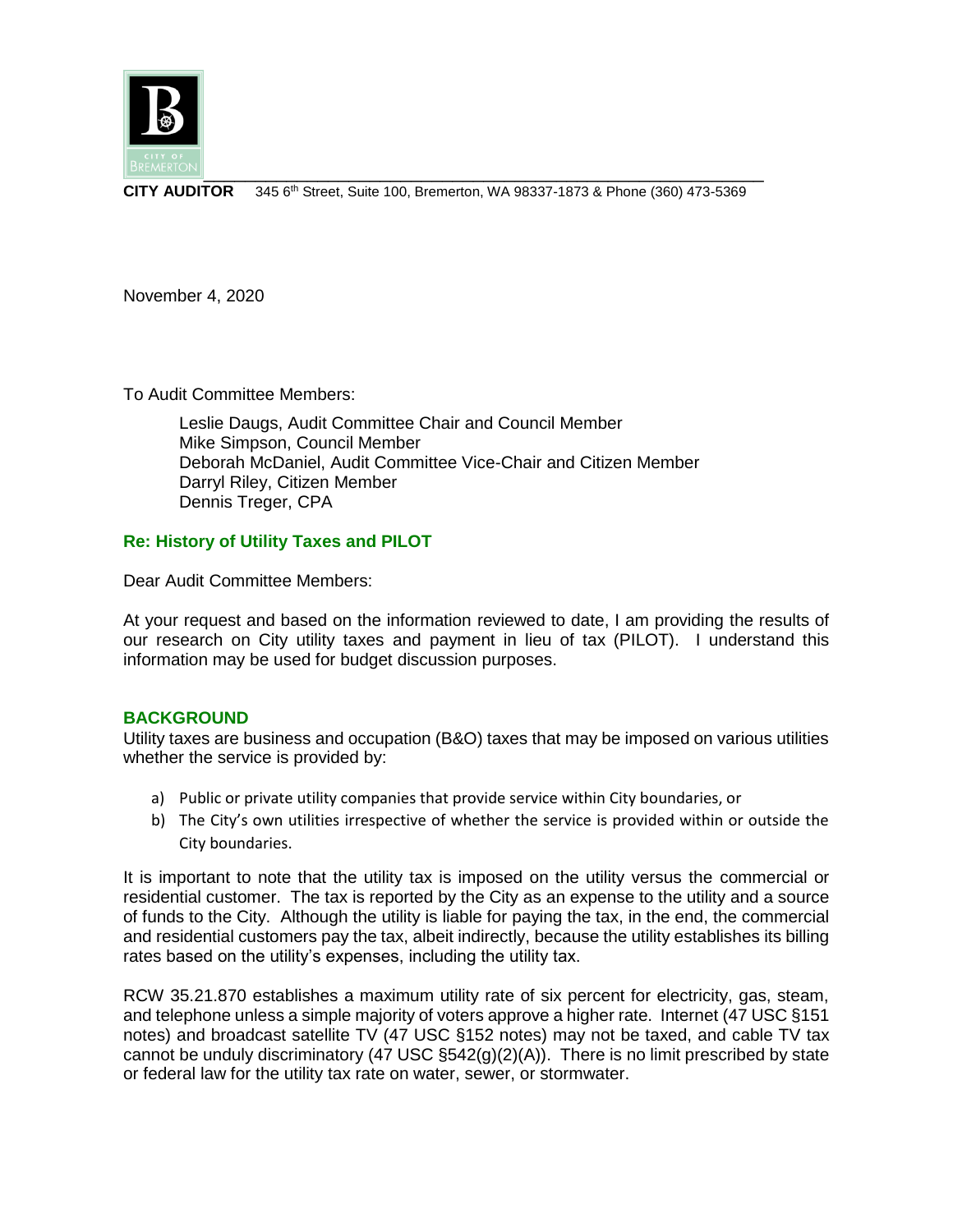

l

During the 2020 regular session, the Washington State legislature passed Substitute House Bill 2889 that requires cities or towns that operate their own water, sewer, or stormwater utility and impose a fee or tax on the gross revenue to disclose the fee or tax rate to its utility customers. The disclosure can be made through regular billing statements, on the jurisdiction's website, or through a billing insert, mailer, or similar communication annually. Please refer to Exhibit 1 of this report for a redacted utility bill that shows how the City discloses the utility tax. I expect the disclosure is not readily apparent or fully understood by many customers (as evidenced by the lack of complaints.)

# **BREMERTON UTILITY TAX RATES**

We reviewed the City's utility tax rates from 2002 to present. In 2002, the City had a six percent utility tax on each water and sewer, and beginning in 2003, the City had a seven percent tax on stormwater. From 2004 through 2008, each of the three utility rates was set at 8.5 percent. At the end of 2008, rates for each of the three utilities were increased to 9.5 percent for 2009.

At the April 1, 2009 City Council Meeting, Council voted to approve a utility Payment in Lieu of Tax (PILOT) totaling \$550,000. The PILOT was in addition to the 9.5 percent tax on each utility. It is currently estimated the initial PILOT amounted to approximately 1.7 to 2.0 percent on each utility; however, additional information is needed to confirm the percent.

Seven and a half months after approving the initial PILOT, City Council<sup>1</sup> voted to approve increasing the PILOT to six percent on each of the utilities (in addition to the 9.5 percent utility tax). November 18, 2009 City Council Meeting Minutes from the Public Hearing on Revenue Sources cite the reason for the increase was that due to the recession, revenue was significantly reduced to the City General Fund beginning late 2008 and was projected to continue through 2010.

Faced with the prospect of having to reduce essential services below an "acceptable level" due to lack of funding, and possibly losing outside revenue, on November 18, 2009, the City Council approved a non-permanent additional PILOT of six percent on each utility – water, sewer and stormwater. The PILOT Ordinance No. 5096 stated in part,

It is the intent of City Council that as conditions improve, and or the City identifies alternative revenue sources the additional utility taxes provided in this ordinance are to be reduced and or eliminated; and

The City Council shall be provided an analysis annually of the justification for the additional PILOT until such time as the additional PILOT is eliminated.

The utility tax rate for sewer and stormwater was increased from 9.5 percent to 14 percent beginning in 2012, yielding a total tax/PILOT of 20 percent on those two utilities.

The table below summarizes Bremerton's utility tax and PILOT rates from 2002 to present. As shown, the tax rates have increased rather than be reduced or eliminated.

<sup>1</sup> Those in favor included Maupin, Wofford, Gehring, Brockus, Runyon, and McConnell. Opposed were Robinson, Arends, and Shepherd.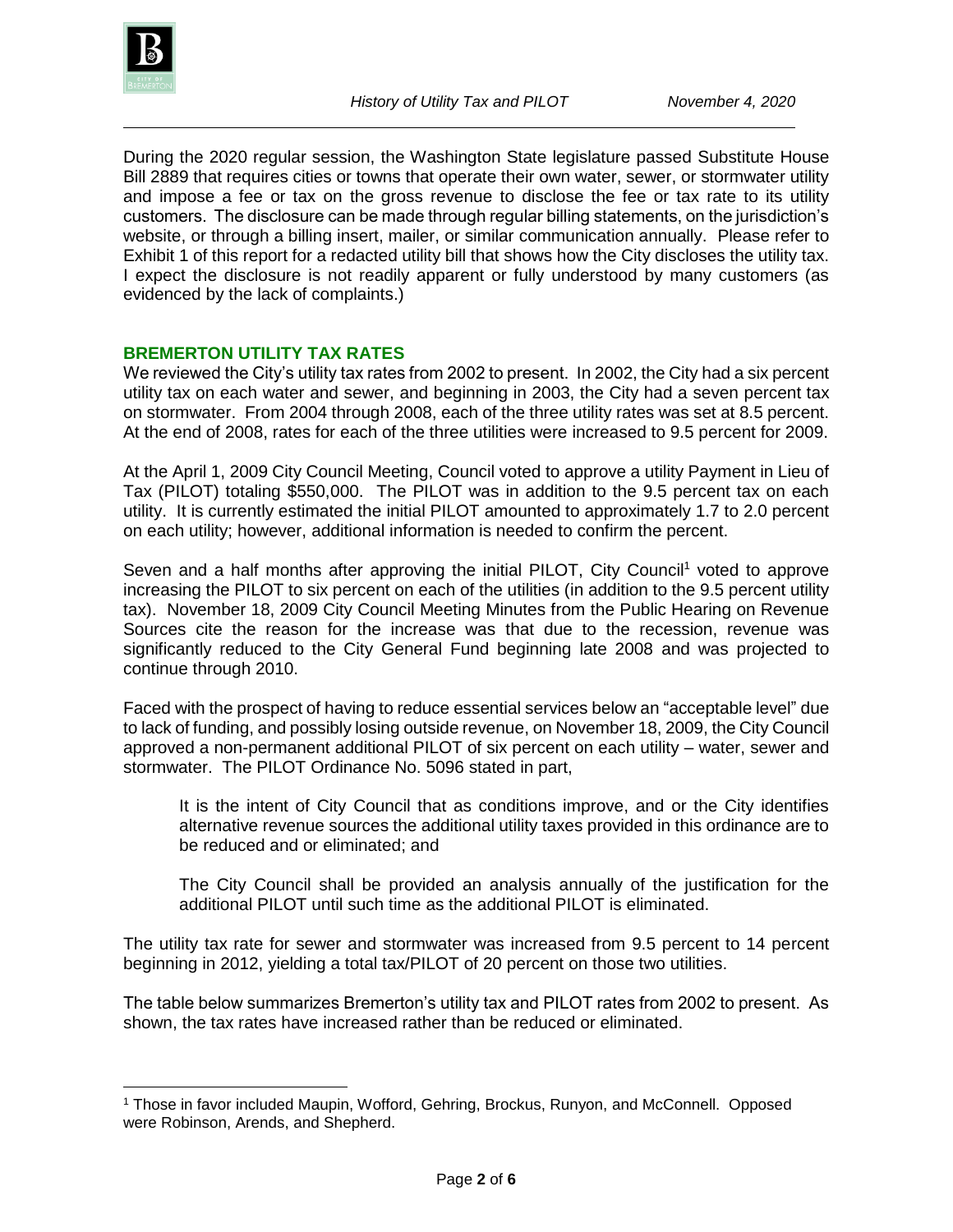

|          | <b>Utility Tax</b> |             |                  | PILOT     |           |              | <b>Total Tax and PILOT</b> |             |            |         |
|----------|--------------------|-------------|------------------|-----------|-----------|--------------|----------------------------|-------------|------------|---------|
| Year     | Water              |             | Sewer Stormwater | Water     | Sewer     | Stormwater   | Water                      | Sewer       | Stormwater | Average |
|          |                    |             |                  |           |           |              |                            |             |            |         |
| 2002     | 6.0%               | 6.0%        | 0.0%             |           |           |              | 6.0%                       | 6.0%        | 0.0%       | 4.0%    |
| 2003     | 7.0%               | 7.0%        | 7.0%             |           |           |              | 7.0%                       | 7.0%        | 7.0%       | 7.0%    |
| 2004     | 8.5%               | 8.5%        | 8.5%             |           |           |              | 8.5%                       | 8.5%        | 8.5%       | 8.5%    |
| 2005     | 8.5%               | 8.5%        | 8.5%             |           |           |              | 8.5%                       | 8.5%        | 8.5%       | 8.5%    |
| 2006     | 8.5%               | 8.5%        | 8.5%             |           |           |              | 8.5%                       | 8.5%        | 8.5%       | 8.5%    |
| 2007     | 8.5%               | 8.5%        | 8.5%             |           |           |              | 8.5%                       | 8.5%        | 8.5%       | 8.5%    |
| 2008     | 8.5%               | 8.5%        | 8.5%             |           |           |              | 8.5%                       | 8.5%        | 8.5%       | 8.5%    |
| 2009 est | 9.5%               | 9.5%        | 9.5%             | \$205,000 | \$303,000 | \$<br>42,000 |                            | 11.2% 11.2% | 11.5%      | 11.3%   |
| 2010     | 9.5%               | 9.5%        | 9.5%             | 6.0%      | 6.0%      |              | 6.0% 15.5% 15.5%           |             | 15.5%      | 15.5%   |
| 2011     | 9.5%               | 9.5%        | 9.5%             | 6.0%      | 6.0%      |              | 6.0% 15.5% 15.5%           |             | 15.5%      | 15.5%   |
| 2012     |                    | 9.5% 14.0%  | 14.0%            | 6.0%      | 6.0%      |              | 6.0% 15.5% 20.0%           |             | 20.0%      | 18.5%   |
| 2013     |                    | 9.5% 14.0%  | 14.0%            | 6.0%      | 6.0%      |              | 6.0% 15.5% 20.0%           |             | 20.0%      | 18.5%   |
| 2014     |                    | 9.5% 14.0%  | 14.0%            | 6.0%      | 6.0%      |              | 6.0% 15.5% 20.0%           |             | 20.0%      | 18.5%   |
| 2015     |                    | 9.5% 14.0%  | 14.0%            | 6.0%      | 6.0%      |              | 6.0% 15.5% 20.0%           |             | 20.0%      | 18.5%   |
| 2016     |                    | 15.5% 20.0% | 20.0%            |           |           |              |                            | 15.5% 20.0% | 20.0%      | 18.5%   |
| 2017     |                    | 15.5% 20.0% | 20.0%            |           |           |              |                            | 15.5% 20.0% | 20.0%      | 18.5%   |
| 2018     |                    | 15.5% 20.0% | 20.0%            |           |           |              |                            | 15.5% 20.0% | 20.0%      | 18.5%   |
| 2019     |                    | 15.5% 20.0% | 20.0%            |           |           |              |                            | 15.5% 20.0% | 20.0%      | 18.5%   |
| 2020     |                    | 15.5% 20.0% | 20.0%            |           |           |              |                            | 15.5% 20.0% | 20.0%      | 18.5%   |

As shown above, the PILOT was changed to a utility tax in 2016. At this time, it is unclear why it was changed to a utility tax, or alternatively, why it was initially called a PILOT. The trend of the average tax rates is illustrated in the chart below:



A complete review of the economy during this period is beyond the scope of this report; however, since at least 2002, the City reached its lowest full time equivalent (FTE) employee count in 2013. After 2013, the City began increasing its full time equivalent employee count each year through 2020, suggesting the City recovered from the economic downturn during this period, as shown in the chart (right):

|                       | <b>Full Time</b> |          |  |  |  |  |  |
|-----------------------|------------------|----------|--|--|--|--|--|
|                       | Equivalent       | FTE      |  |  |  |  |  |
| Year                  | Employees        | Increase |  |  |  |  |  |
|                       |                  |          |  |  |  |  |  |
| 2014                  | 324.58           |          |  |  |  |  |  |
| 2015                  | 327.18           | 2.60     |  |  |  |  |  |
| 2016                  | 327.54           | 0.36     |  |  |  |  |  |
| 2017                  | 343.63           | 16.09    |  |  |  |  |  |
| 2018                  | 356.73           | 13.10    |  |  |  |  |  |
| 2019                  | 363.88           | 7.15     |  |  |  |  |  |
| 2020                  | 373.53           | 9.65     |  |  |  |  |  |
|                       |                  |          |  |  |  |  |  |
| 2014 to 2020 increase | 48.95            |          |  |  |  |  |  |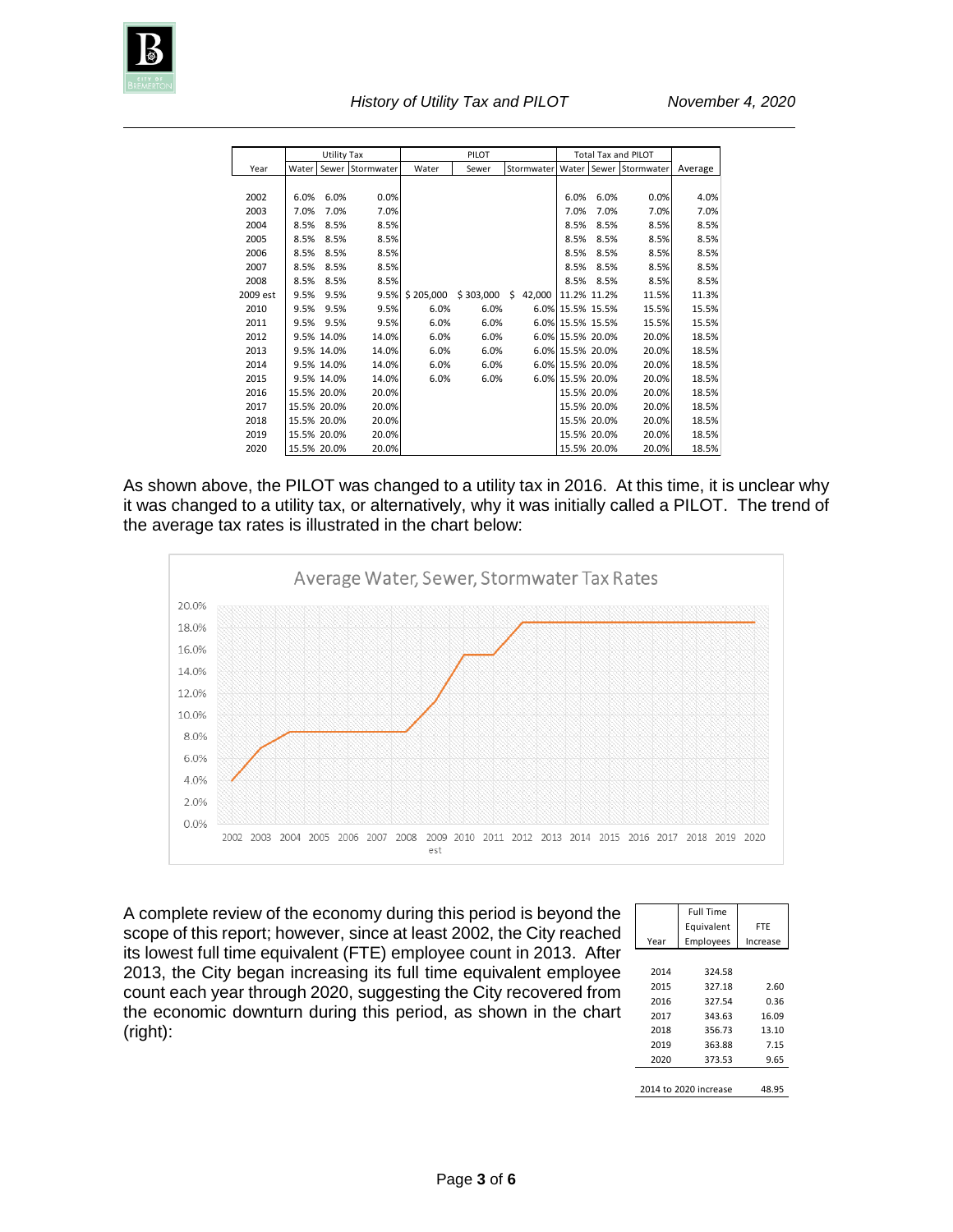

Additionally, based on the charts below it appears statewide real property values were recovering from the recession by 2014 and Bremerton sales were recovering beginning around 2011. Insufficient information has been reviewed to understand what analysis was provided to Council to justify continuing the utility taxes at the higher rates after it appears the economy recovered.



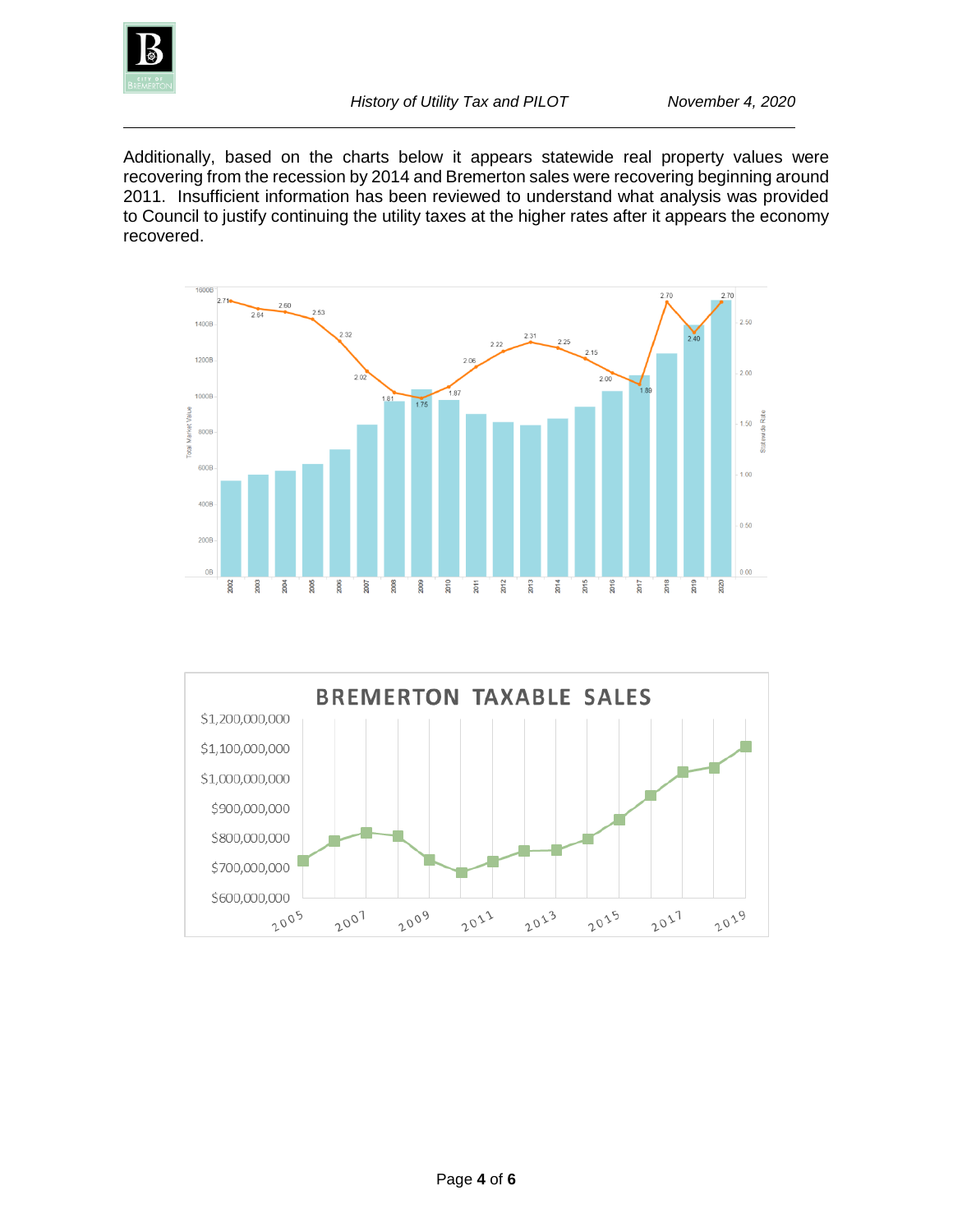

#### **BREMERTON UTILITY TAX USES**

The table below shows how much revenue has been generated from each of the utility taxes since 2016:

| Utility    | 2016        | 2017        | 2018                              | 2019         | Annualized<br>2020 |
|------------|-------------|-------------|-----------------------------------|--------------|--------------------|
|            |             |             |                                   |              |                    |
| Water      | \$1,759,413 | \$2,063,033 | \$2,324,594                       | \$2,320,742  | \$2,027,418        |
| Sewer      | 2,964,677   | 2,999,130   | 3,436,132                         | 3,082,822    | 3,108,204          |
| Stormwater | 581,527     | 687,123     | 820,255                           | 834,703      | 849,426            |
|            |             |             |                                   |              |                    |
| Total      |             |             | 5,305,617 \$5,749,286 \$6,580,981 | \$ 6,238,266 | \$5,985,048        |

Total budgeted utility taxes for 2021 are currently \$6.6 million. Mike Riley, Finance Services Director, stated all of the water and sewer tax goes to the General Fund, and the stormwater tax is equally split between the Transportation Capital Improvement Fund and Residential Street and Sidewalk Fund, as follows:

|            | <b>Budgeted</b> | General     | Transportation   |         | Streets and |  |
|------------|-----------------|-------------|------------------|---------|-------------|--|
| Utility    | 2021 Tax        | Fund        | Capital Improve. |         | Sidewalks   |  |
|            |                 |             |                  |         |             |  |
| Water      | \$2,300,000     | \$2,300,000 | - S              |         | Ś           |  |
| Sewer      | 3,300,000       | 3,300,000   |                  |         |             |  |
| Stormwater | 1,000,000       | -           |                  | 500,000 | 500,000     |  |
|            |                 |             |                  |         |             |  |
| Total      | \$6,600,000     | \$5,600,000 |                  | 500,000 | 500,000     |  |

## **OTHER CITY UTILITY TAX RATES**

The Association of Washington Cities conducts a member survey every couple of years. One of the survey requests is for the utility tax rates. In 2018, there were 92 survey respondents, 70 that provided utility tax rates. It is unclear whether those that did not respond to the tax rate question do not charge utility taxes or they just did not respond to the question. Neighboring cities, Poulsbo and Port Orchard, did not respond to the question but revealed the following in our follow up request for information:

Poulsbo passed an ordinance in September 2020 that increases the utility tax rate on water, sewer, and stormwater from six percent each to 12 percent, effective October 1, 2020. The ordinance provides specific language that provides the tax rates will be decreased two percent every other year beginning January 1, 2023 until the rates are back to six percent.

Port Orchard charges a five percent utility tax on each of its water, sewer, and stormwater utilities with no increase in its 2021-2022 biennial budget.

Exhibit 2 of this report summarizes the rates reported by the 70 respondents that provided utility tax rates. If Bremerton was on this list, its water, sewer, and stormwater utility tax rates would rank fifth highest in the state. The average tax rates for water, sewer, and stormwater of the 70 respondents are 8.9 percent, 8.4 percent, and 3.6 percent, respectively (compared to Bremerton's 15.5 percent, 20 percent, and 20 percent).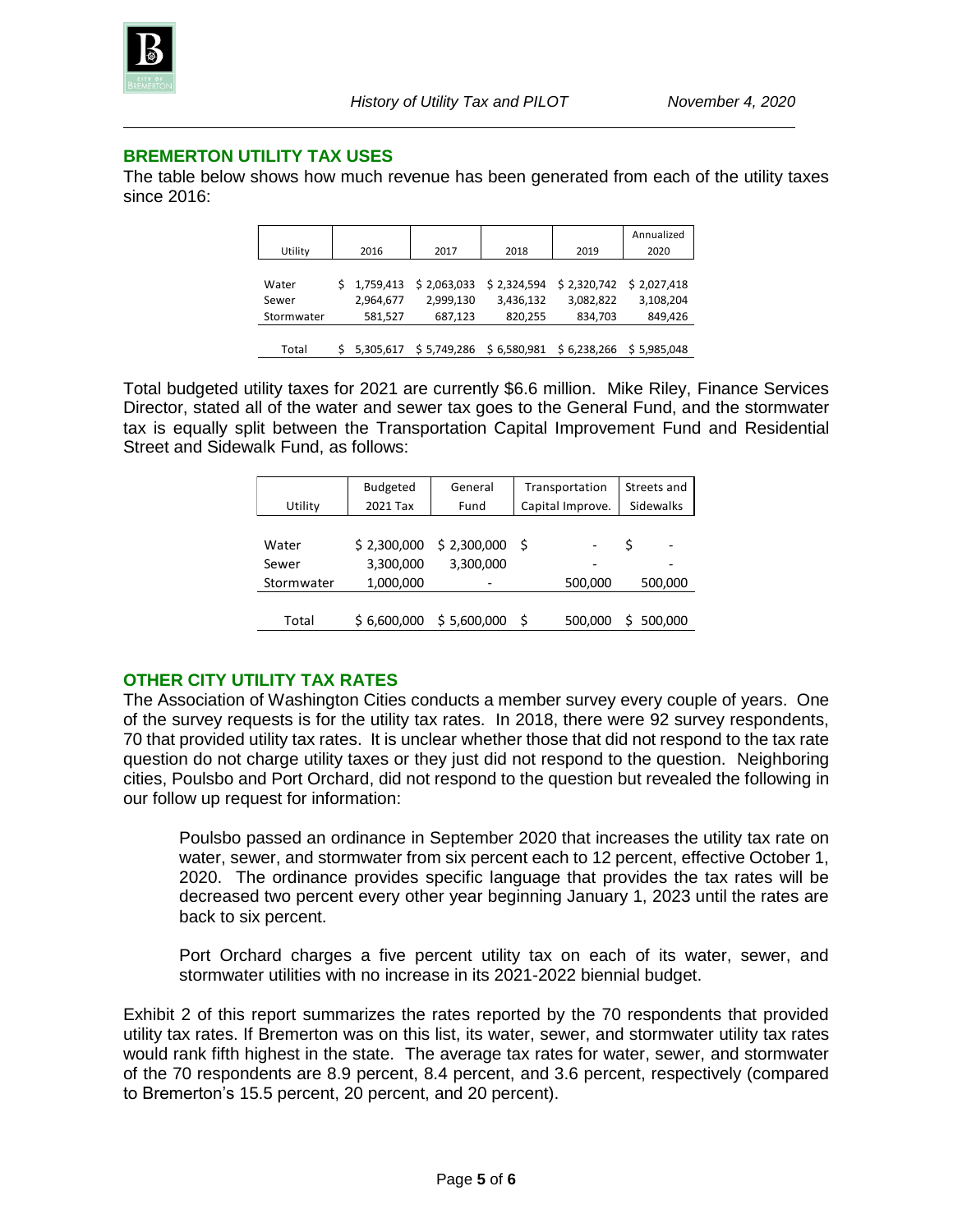

#### **RECOMMENDATION**

Based on this review, it appears the utility tax increase was intended to be temporary; however, the language in the ordinance was not specific in terms of how or when the tax would be rolled back. As a result, the tax has remained at the increased level throughout a strong economy when it appears that was not the intent of those who voted to approve the tax increase. Future ordinances of this nature should consider specifying when and how the tax increase will be rolled back, similar to Poulsbo's ordinance.

Please contact me if you have questions or need additional information.

Sincerely,

Jennifer L. Sims

Jennifer L. Sims CPA/CFF, CFE City Auditor

cc: City Council Mayor Greg Wheeler Mike Riley, Financial Services Director Tom Knuckey, Public Works Director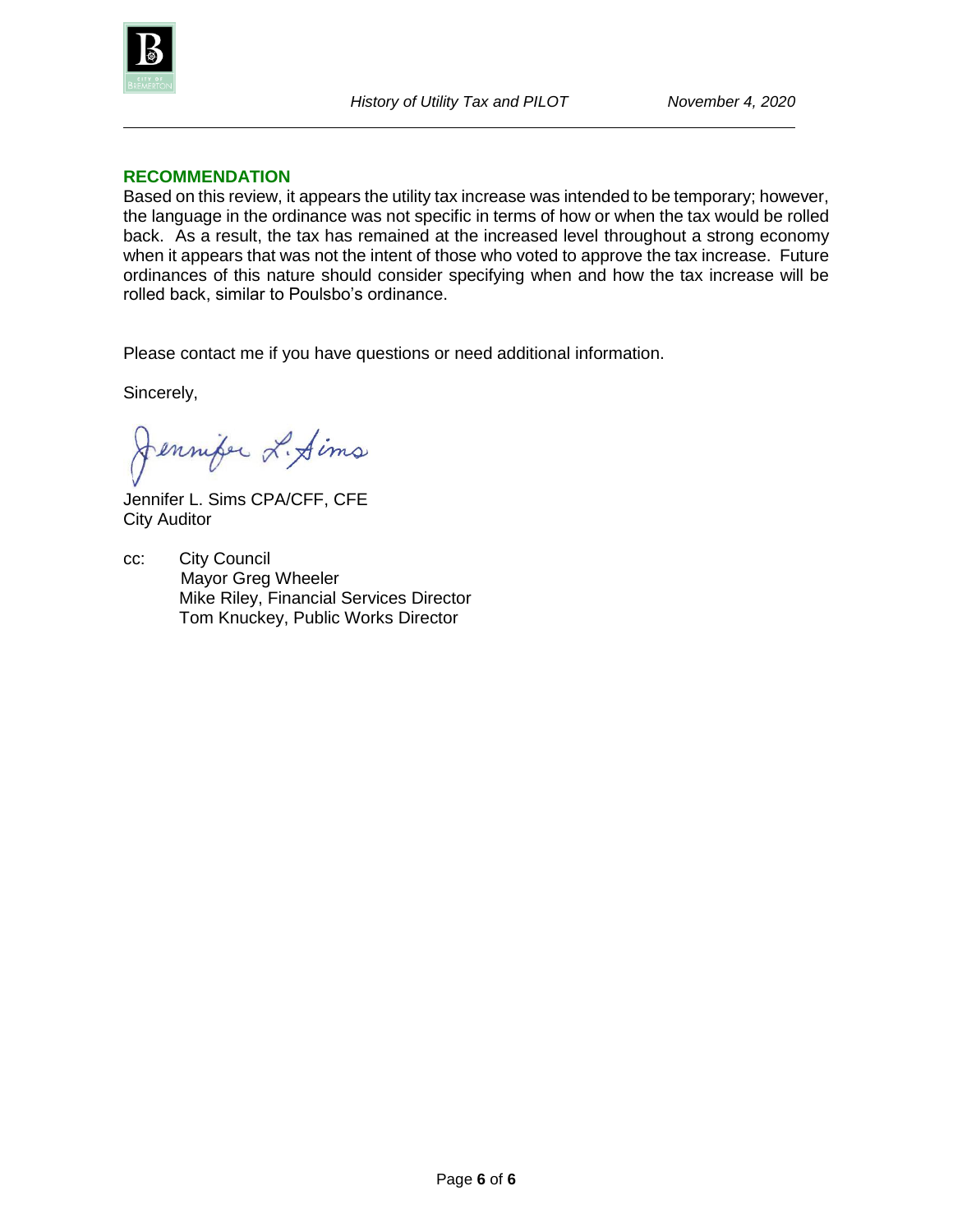# EXHIBIT 1 - Sample Utility Bill

#### **OFFICE HOURS: 8:00 A.M. - 4:30 P.M. MONDAY - FRIDAY, EXCEPT HOLIDAYS**